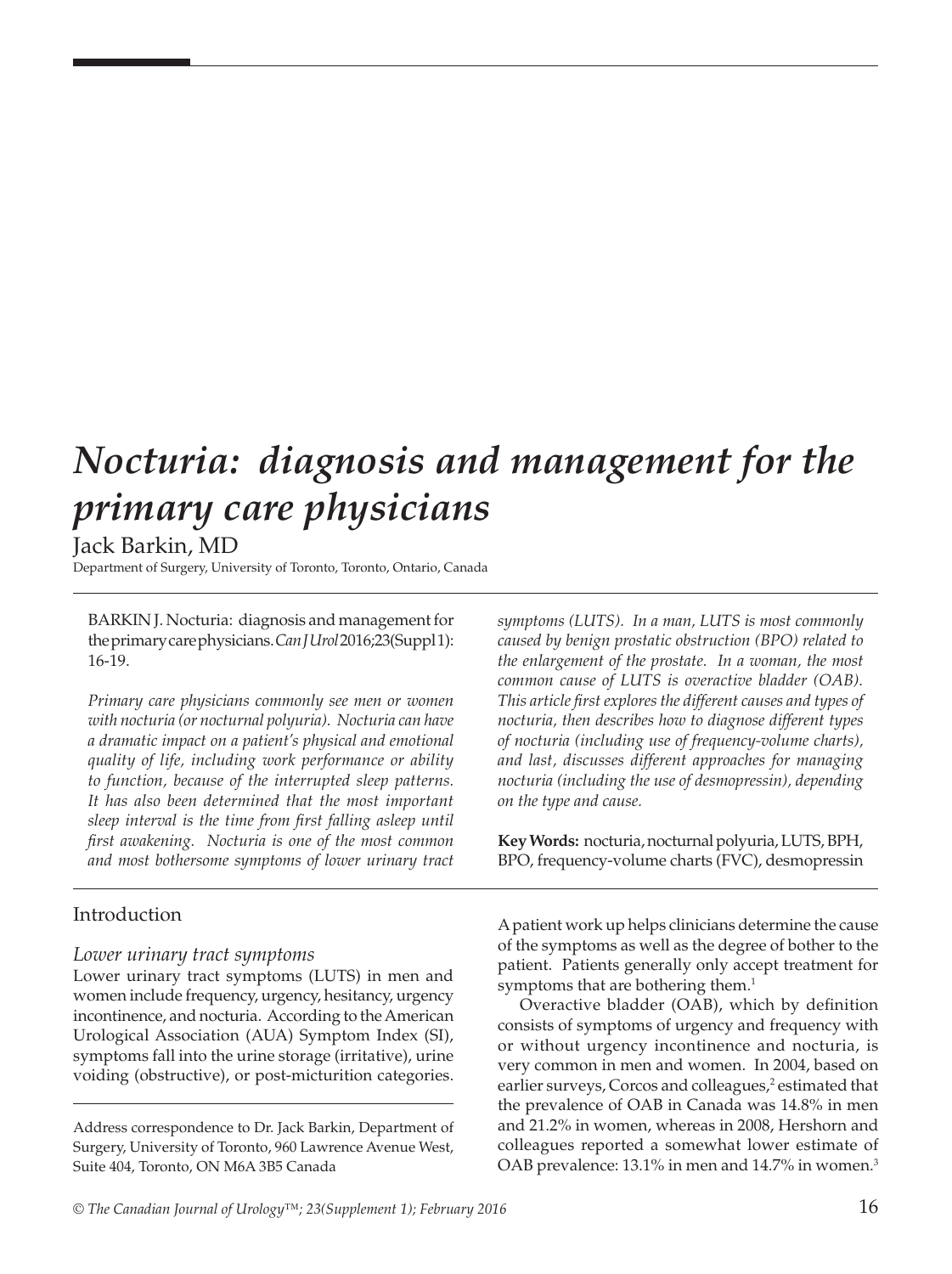In a study based on a survey of more than 1400 people who were diagnosed with OAB with bothersome symptoms, the combination of urgency plus nocturia was the most bothersome symptom combination. More than 75% of survey respondents reported having nocturia (defined as getting up 1 or more times in the night to void), and 53% of men and almost 60% of women reported getting up 2 or more times in the night to void.<sup>4</sup>

Daytime urinary frequency associated with OAB in women or benign prostatic obstruction (BPO) in men can usually be treated with standard medications for OAB<sup>5</sup> or benign prostatic hyperplasia (BPH).<sup>6</sup>

Unfortunately, nocturia that is commonly associated with these conditions does not usually resolve with these treatments. Studies have not consistently shown that standard 5-alpha reductase inhibitors (5-ARIs), alpha blockers, anticholinergics, or beta 3 agonists improve nocturnal polyuria.7

## *Nocturia*

According to the International Continence Society (ICS), nocturia is defined as "The complaint that the individual has to wake at night one or more times to void. Each void is preceded and followed by sleep."8

Nocturia can be due to urologic and non-urologic causes. The non-urologic medical causes should be addressed, and the patient should be referred to a specialist, if needed, as shown in Table 1.9

If the urologic causes of nocturia are related to "urine storage" problems, then the classic medical management for OAB or BPH can be employed, but often, the patient may still have nocturnal polyuria.

By definition, a patient who excretes more than 40 cc/kg in a 24-hour period has global polyuria. A person has nocturnal polyuria if he or she produces an abnormally large volume of urine from the time of first sleep until the time of first void after rising in the morning.

The International Continence Society established criteria for an abnormal nocturnal polyuria index (NPI), where NPI is nocturnal urine volume divided by 24-hour urine volume. Younger adults are considered to have an abnormal NPI if their nocturnal urine volume exceeds 20% of total 24-hour urinary output; and older adults are considered to have an abnormal NPI if their nocturnal urine volume exceeds 33% of their total 24-hour urinary output.<sup>8</sup>

If nocturia is not treated, it can have a significant impact on the patient. Nocturia is a leading cause of sleep disturbance in patients who are older than 50, and it is an independent predictor of poor sleep.10-13 Nocturia may be a sign of early disease, and it may decrease a person's health status and quality of life. It has a greater impact on younger adults, and interfere with work and increase sick leave. In older adults it can lead to falls and fractures.<sup>11,14</sup>

# Diagnosis of nocturia

When taking a patient history, it is important to determine the onset and severity of the nocturia, and also find out if the nocturia is consistent or intermittent. The physician also needs to look for any medical conditions, as mentioned in Table 1, or drugs that may cause nocturia.

The physician should order a urinalysis, a urine culture and sensitivity test, and a urine cytology test (if indicated, because of hematuria). He or she should also order a serum creatinine test to rule out renal failure (if indicated).

When performing a clinical physical examination, ensure that the patient is not in retention (palpate supra-pubically), and ensure that a male patient has no signs of significant BPO by doing a digital rectal examination (DRE).

Order an abdominal and/or pelvic ultrasound test (if indicated).

| Cause                                                                | <b>Treatment</b>                    |  |
|----------------------------------------------------------------------|-------------------------------------|--|
| Excessive fluid intake in the evening                                | Behavioral modification             |  |
| Congestive heart failure                                             | Refer to cardiology                 |  |
| Type 2 diabetes                                                      | Aim for optimal glycemic control    |  |
| Suspected obstructive sleep apnea<br>(snoring, obesity, short neck)  | Sleep studies                       |  |
| Peripheral edema due to venous disease                               | Leg elevation/compression stockings |  |
| Impaired circadian rhythm of<br>arginine vasopressin (AVP) secretion | Antidiuretic therapy                |  |
|                                                                      |                                     |  |

## TABLE 1. **Underlying conditions and management of nocturnal polyuria**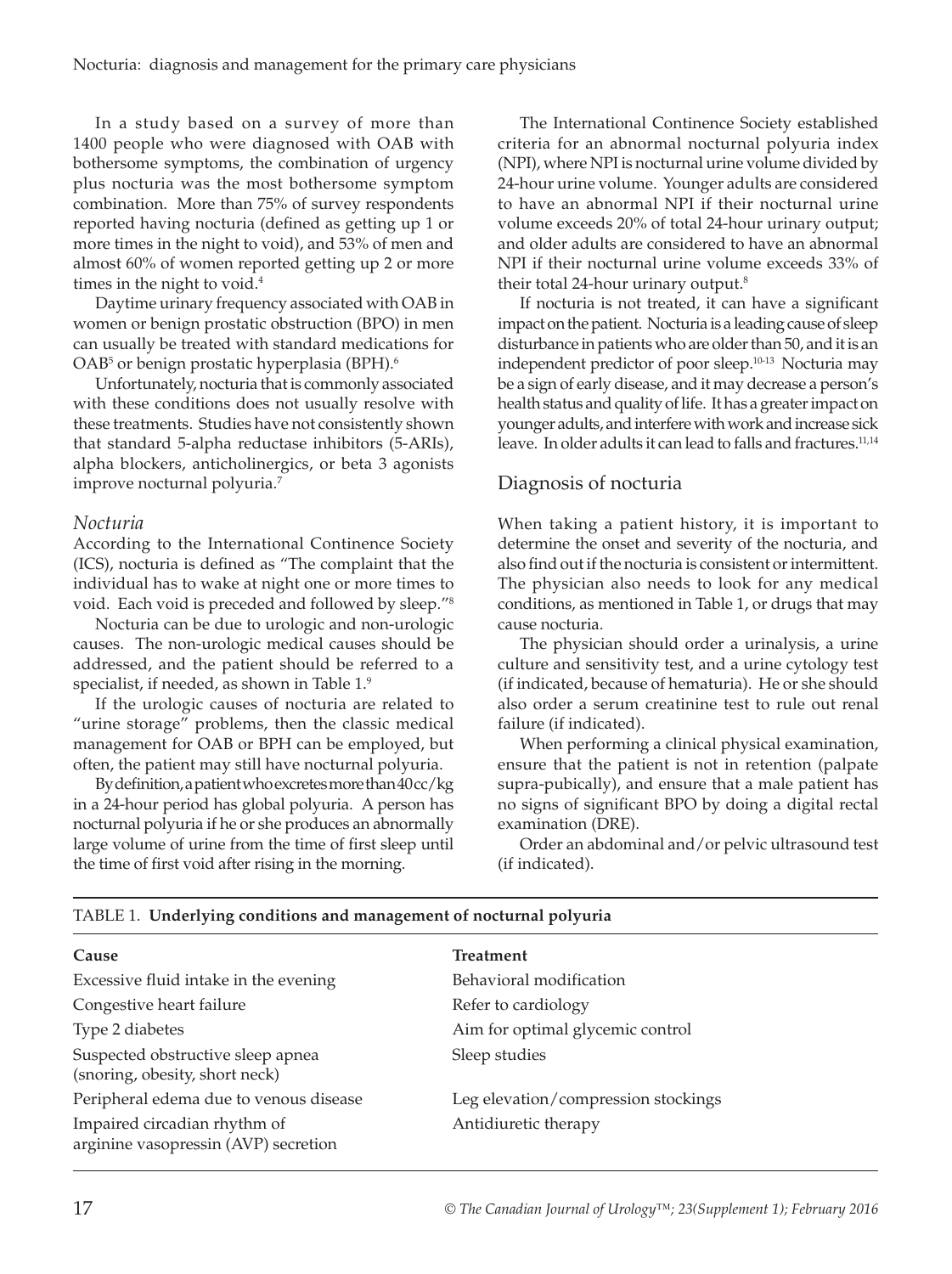|  | TABLE 2. Patient frequency-volume chart results |  |
|--|-------------------------------------------------|--|
|--|-------------------------------------------------|--|

| 24-hour volume                                                                                      | $1800 \text{ mL}$ |
|-----------------------------------------------------------------------------------------------------|-------------------|
| Nocturnal urine volume<br>(includes first morning void)                                             | $680 \text{ mL}$  |
| Nocturia episodes                                                                                   | З                 |
| Nocturnal urine volume/<br>24-hour volume (NPI)<br>Abn: young $>20\%$<br>old $>$ 33% ( $>$ 55 y.o.) | 38%               |
| Maximum voided volume                                                                               | $225 \text{ mL}$  |
|                                                                                                     |                   |

The simplest and most effective way to diagnose nocturnal polyuria is with a frequency-volume chart. The chart uses the patient's recorded responses for the frequency and total volumes voided and then calculates the nocturnal polyuria index to determine if the patient meets the criteria. Table 2 provides an example of a patient's frequency-volume chart results.

Although nocturia is a common complaint in patients diagnosed with OAB, the standard OAB treatments with antimuscarinic agents have only offered minimal, if any, improvement.<sup>15</sup> Since frequency-volume charts were not used in most of these trials, it was impossible to really tell if a patient really had nocturnal polyuria.<sup>16</sup>

To diagnose nocturia, the critical and simple question that we must pose to our patients is: "When you get up at night to void- do you pass a lot of urine each time or just a small amount?" A patient who passes small amounts of urine, most likely has OAB, but a patient who passes a large amount of urine each time has nocturnal polyuria.

# Treatment of nocturia

## *Lifestyle changes*

If a patient has just been diagnosed with nocturia, then the initial treatment should aim to try to diminish the

amount of urine that is produced and/or excreted at night. The first approach to manage nocturia is to adopt certain lifestyle behaviors. as shown in Table 3.

## *Antidiuretic hormone therapy*

The human anti-diuretic hormone (ADH)/arginine vasopressin (AVP), which is produced in the pituitary gland, stimulates reabsorption of fluid in the renal tubules at night, which prevents nocturnal polyuria. Desmopressin is a synthetic antidiuretic hormone. ADH/AVP and desmopressin both act on the collecting ducts of the nephrons to allow re-absorption of water at night, thereby reducing the amount of urine produced and nocturia.

ADH/AVP is a V1 and V2 receptor agonist, and has a V1 mediated vasopressor and uterotonic effect. Desmopressin is a selective V2 agonist with no vasoporessor or uterotonic effect. Both ADH/AVP and desmopressin act on V2 receptors in the distal renal tubules and collecting ducts to promote water reabsorption.<sup>9</sup>

Oral preparations of desmopressin have certain advantages and disadvantages. The advantages include demonstrated efficacy, a response that was observed within a week, and a prolonged initial sleep period.<sup>9</sup> The disadvantages include a risk of hyponatremia associated with higher doses of desmopressin. In addition, dosing titration may be required (0.1 mg (~60 µg ODT) at bedtime  $x$  7 days;  $0.2$  mg ( $\sim$ 120 µg ODT) at bedtime x 7 days; and  $0.4$  mg  $(-240 \text{ µg ODT})$  at bedtime). There is also a need for serum sodium monitoring at baseline and 3 days after initiation of therapy or an increase in dosage, as well as at other times during treatment as deemed necessary by the treating physician; patients who are over 65 years old or who are at risk of hyponatremia also require serum sodium monitoring monthly or every 2-3 months, depending on their risk of hyponatremia.<sup>9</sup>

Because of these problems with the older preparations at higher doses, a new preparation was developed. This oral disintegrating tablet (ODT) dissolves under

## TABLE 3. **Lifestyle changes for patients with nocturia**

## **Lifestyle changes**

- Void immediately before going to bed.
- Modify diet and restrict fluids (e.g., avoid caffeinated beverages and alcohol).
- Take diuretics in the mid-afternoon.
- Elevate the legs in the evening to mobilize fluids.
- Use sleep medications/aids.<sup>9</sup>